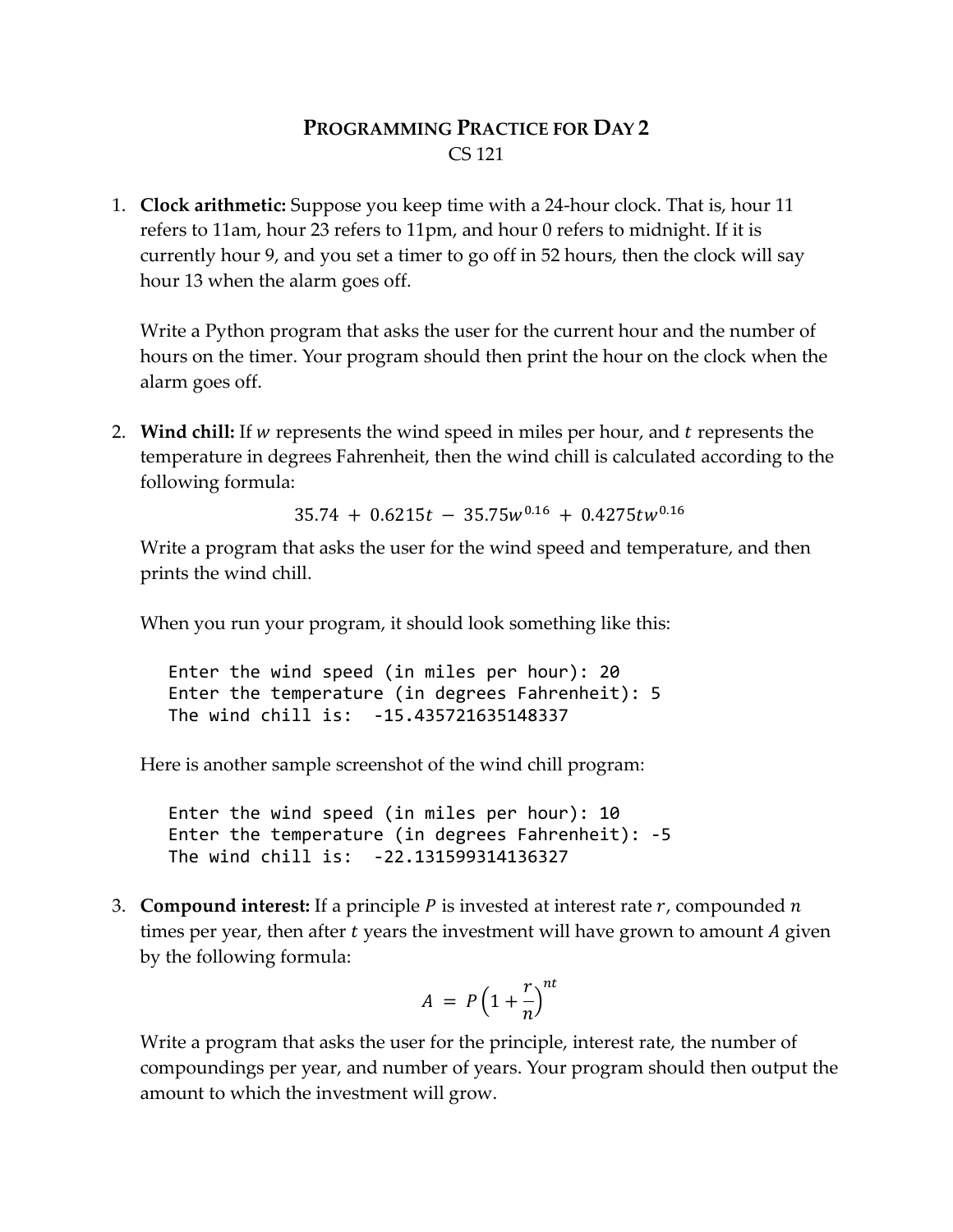# **PRACTICE WITH TURTLE GRAPHICS** CS 121

- 1. Draw a square with a blue border and orange interior.
- 2. Draw a square with dots at its corners.
- 3. Ask the user for a side length and a color. Then draw a square of the user-specified size and color.
- 4. Ask the user for a number of sides and a side length. Then draw a regular n-gon according to the user-specified parameters.
- 5. Use Turtle graphics to create your own work of art.

# **PRACTICE WITH PYTHON MODULES** CS 121

- 1. Choose a random number between 20 and 200, and draw a hexagon with side lengths equal to that number of pixels.
- 2. Print three random floating-point numbers between 0 and 1, and also print the sum of the three numbers.
- 3. Write a program that asks the user for the radius of a circle, and then prints the circumference and area of the circle. Use math.pi.
- 4. Write a program that computes the length of the hypotenuse of a right triangle. Your program should first ask the user for the lengths of the two "legs" of the triangle (that is, the two sides that meet at a right angle). Your program should then calculate and print the length of the hypotenuse. Recall that if the lengths of the legs are  $a$  and *b*, and the length of the hypotenuse is *c*, then  $a^2 + b^2 = c^2$ .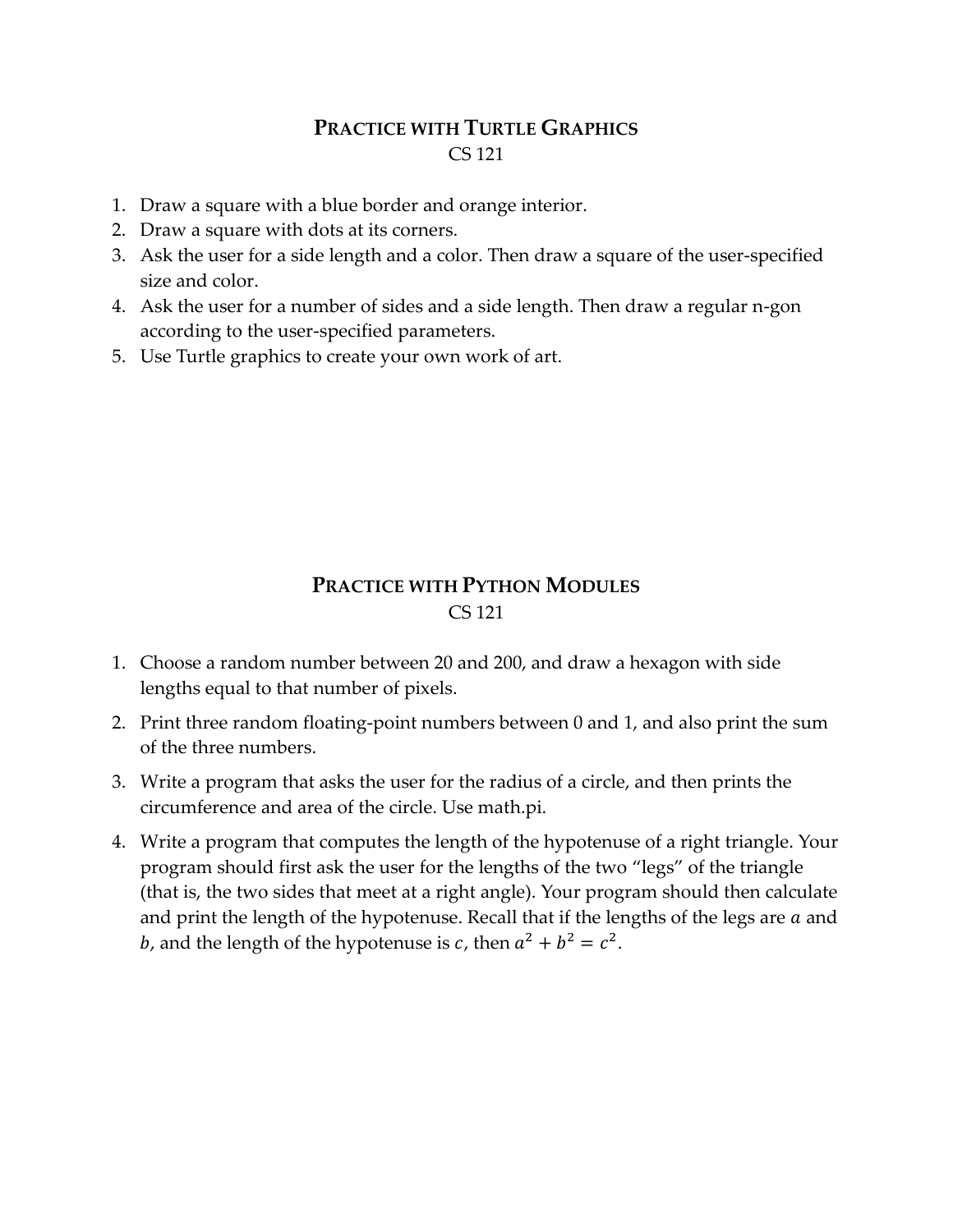# **PRACTICE WITH FUNCTIONS** CS 121

- 1. Write a fruitful function areaOfRectangle(height, width) that returns the area of a rectangle with dimensions height and width.
- 2. Write a function that uses the random module to simulate ten rolls of a standard sixsided die, and then returns the sum of the rolls.
- 3. Write a function drawPolygon(anyTurtle, numSides, sideLength) that makes a turtle draw a regular polygon with the specified number of sides and side length. Use your function to draw four different polygons on the screen.
- 4. Write a function drawHexagon(anyTurtle, sideLength) that calls your drawPolygon function from the previous question to have a turtle draw a regular hexagon. Use your function to draw six nested hexagons on the screen, like the image at right.



# **PRACTICE WITH SELECTION** CS 121

- 1. Write a function that prompts the user to enter a decimal number. If the number is between 0 and 1 (inclusive), then the program prints the number as a percent. Otherwise, the program prints the message "You entered a number that is not between 0 and 1."
- 2. Write a function that prompts the user to enter a number. If the user enters 1, then the program draws a square. Otherwise, the program draws a triangle.
- 3. Write a function that prompts the user to enter three numbers and prints the largest of the three numbers.
- 4. Write a function that asks the user to enter a day of the week, such as "Monday". If what the user enters is, in fact, the name of a weekday, then print "Thank you." However, if the user enters something that is not a day of the week, then print an error message.
- 5. Modify your previous function as follows. If the user enters a valid day name, then tell the user whether *today* is the day of the week that they entered. To do this, use the datetime module to get the current day of the week as follows:

```
import datetime
dayOfWeek = datetime.date.today().strftime("%A")
```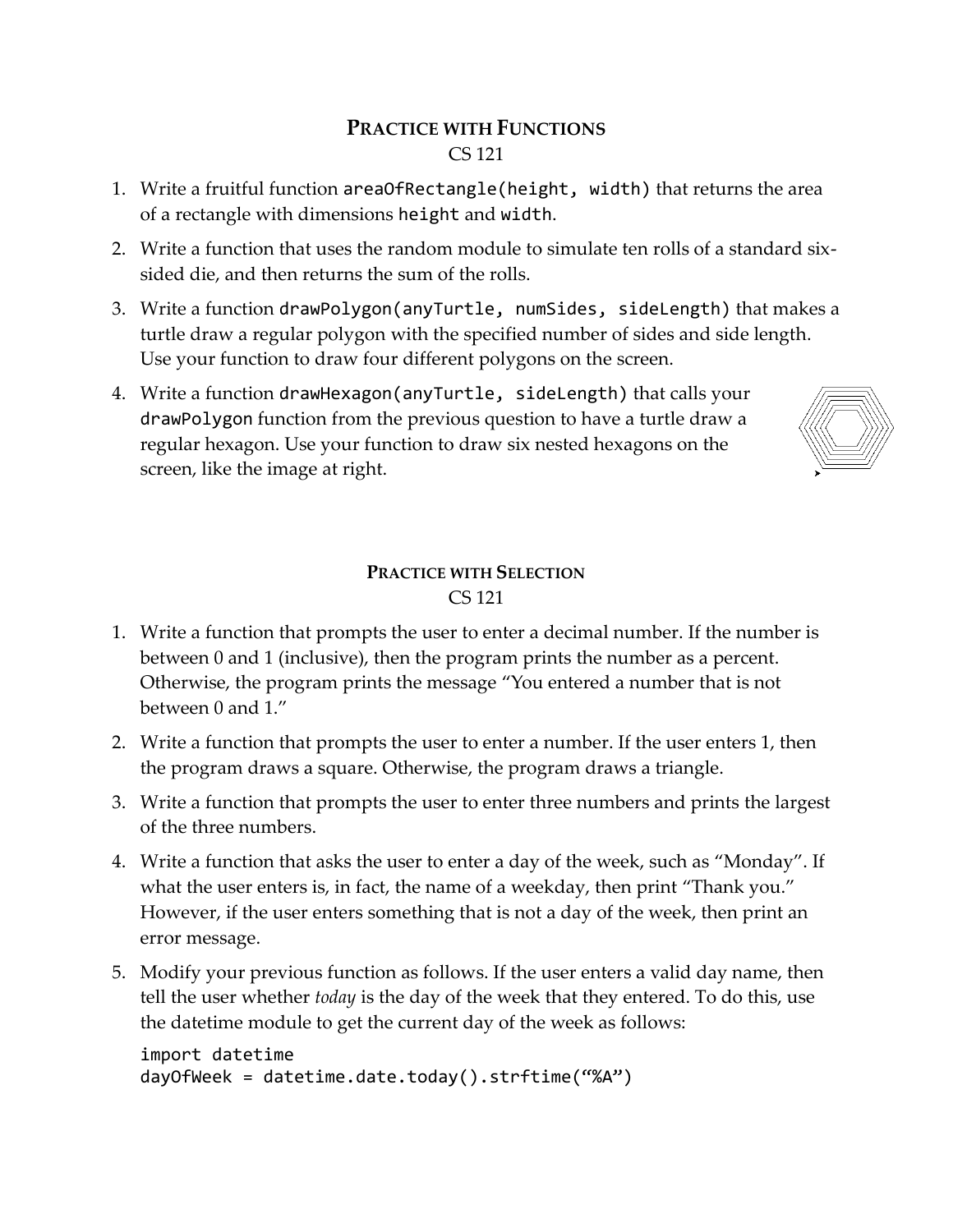### **MORE PRACTICE WITH SELECTION** CS 121

1. Write a program that asks the user for a string of lowercase letters and uses the is\_vowel() function from class to determine whether the string consists entirely of vowels.

*Hint:* In Python, a for loop can iterate over the characters in a string.

for i in mystring: #do something for each character

2. Write a function is rightangled that accepts three lengths as parameters and determines whether the three lengths form a right triangle. The function should return True if the lengths form a right triangle, and False otherwise.

*Hint*: It may be easiest to assume that the third argument to the function is the longest side. Then modify your function so that the side lengths can be given in any order.

*Also*: Testing equality between floating-point numbers is not always accurate, so instead of  $if(a^{**}2 + b^{**}2 == c^{**}2)$  use  $if(math.isclose(a^{**}2 + b^{**}2, c^{**}2)).$ 

3. Write a program that computes the day of the week for any date, past or present. First, use three separate input statements to ask the user for a year, a month, and a day. Let these values be stores in the variables year, month, and day. Then compute the following two values:

century item =  $2*(3 - ((year / / 100) % 4)) + 1$ year item = (year % 100) + (year % 100) // 4

Define another variable, called month item, to have the following value determined by the month:

month item is 0 if the month is January or October month item is 1 if the month is May month\_item is 2 if the month is August month\_item is 3 if the month is February, March, or November month\_item is 4 if the month is June month\_item is 5 if the month is September or December month\_item is 6 if the month is April or July

Let total be the sum century\_item + year\_item + month\_item + day.

If the date is in January or February of a leap year, then subtract 1 from total.

Finally, total % 7 indicates the day of week: 0 indicates Saturday, 1 indicates Sunday, 2 indicates Monday, and so on.

Here are some dates to test your program:

- January 30, 1984 was a Monday.
- June 19, 2007 was a Tuesday.
- November 4, 2054 will be a Wednesday.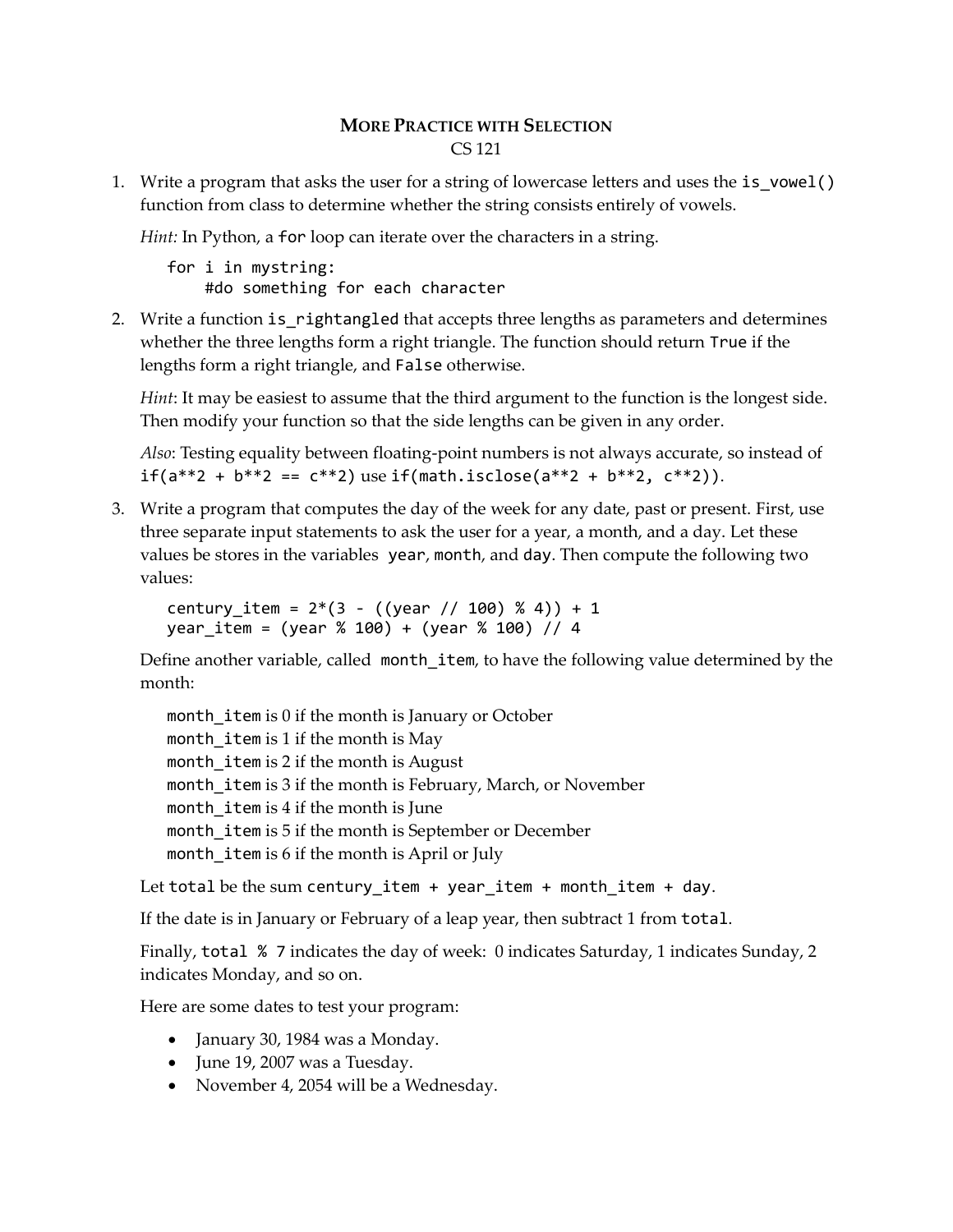### **PRACTICE WITH LOOPS** CS 121

- 1. Write a program that will figure out how many terms in the sum  $1 + 2 + 3 + \cdots$  are necessary for the sum to exceed one million.
- 2. Write a program that prompts the user for an integer between 1 and 10. However, if the user enters something that is *not* an integer between 1 and 10, your program should print an error message and prompt the user to try again. Your program should repeat this as many times as necessary, until the user enters an integer between 1 and 10.
- 3. Use a loop to investigate the following sum:

$$
1 + \frac{1}{2} + \frac{1}{4} + \frac{1}{8} + \frac{1}{16} + \frac{1}{32} + \dots
$$

What happens when you add up many terms of this sum? How many terms are necessary to obtain a sum greater than 1.99? How many terms are necessary to exceed 1.999999? Do you think the sum will ever exceed 2?

4. Write a program that asks the user for an integer greater than 1. Your program should then find and print the largest factor of that number. (Recall that a *factor* divides the given number with remainder zero. For example, 6 is a factor of 24, but 7 is not a factor of 24.)

### **PRACTICE WITH LOOPS: IMAGE PROCESSING** CS 121

- 1. Write a program that converts an image to black and white. To do this, iterate over all pixels in the original image. For each pixel, if the sum of the red, green, and blue values is less than 383, then assign black (0, 0, 0) for to the corresponding pixel in the new image; otherwise assign white (255, 255, 255) for that pixel.
- 2. Write a program that resizes an image, creating a new image half as big (in height and width) as an original image. A simple way to do this is to read the colors of the pixels in every other row and column of the original image, and assign those colors to corresponding pixels in a new image.
- 3. A simple way to blur an image is to set the color values of each pixel to the average color values of the neighboring pixels. Write a program that does this.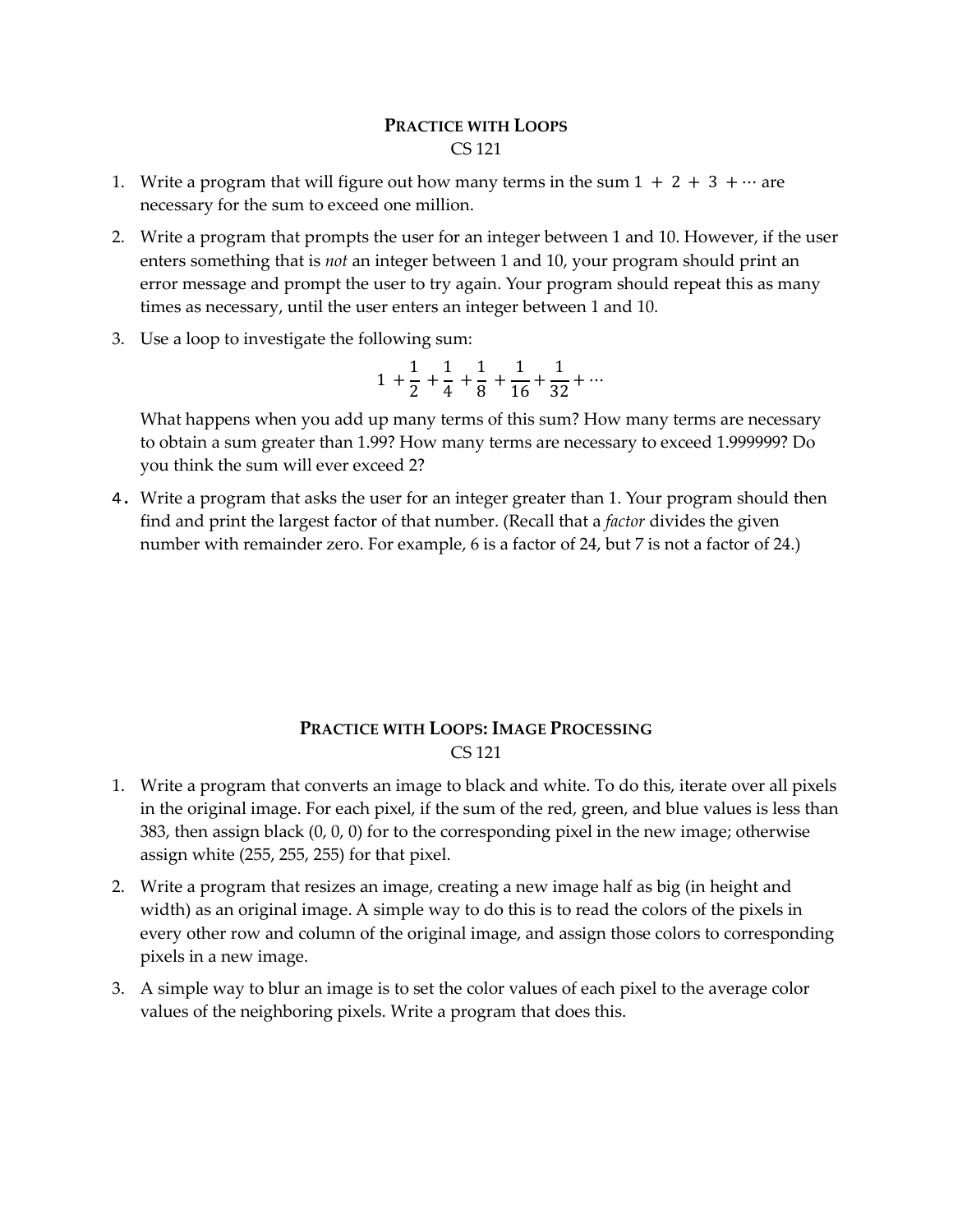#### **PRACTICE WITH STRINGS**

- 1. Write a program that asks the user to type in some text, and then reports the number of characters and also the number of vowels that the user entered.
- 2. Write a function that removes all non-alphabetic characters from a string. That is, your function should accept a string of text, and then return a string containing the same text but with all non-alphabetic characters removed.
- 3. As we will see in a few weeks, web pages are built with HTML strings such as "<br/>b>Yay</b>", which prints **Yay** in bold text. The letter *b*, appearing between angle brackets, is called a *tag*. Tags come in pairs, and the second tag in the pair must have a slash before the tag text.

Write a function called makeTags that accepts a tag word and some text, and returns an HTML string with the text surrounded by properly-formatted tags. Your function declaration should be:

```
def makeTags(tag, text):
```
A call to makeTags("div", "some text") should return the string "<div>some text</div>".

4. Now write a function that extracts text from inside of HTML tags. Your function declaration should be: def extractText(HTMLstring):

A call to extractText("<i>some text</i>>') should return "some text".

*Hint*: consider the find and rfind Python string methods.

#### **MORE PRACTICE WITH STRINGS**

1. Write a function that counts how many times a substring occurs in a string. Your function header should be:

def countOccurrences(bigstr, substr):

Your function should return the number of times that string substr occurs in string bigstr, or 0 if substr is not found in bigstr. For example:

countOccurrences("Mississippi", "ss") returns 2

2. Write a function that removes the first occurrence of a substring from another string. Your function header should be:

```
def removeFirst(bigstr, substr):
```
Your function should return a string. For example:

removeFirst("Mississippi", "ss") returns "Miissippi"

removeFirst("A bobcat is a big cat.", "cat") returns "A bob is a big cat."

3. Write a function that removes *all* occurrences of a string from another string. Your function header should be:

def removeAll(bigstr, substr):

Your function should return a string. For example:

removeAll("Mississippi", "ss") returns "Miiippi"

removeAll("A bobcat is a big cat.", "cat") returns "A bob is a big ."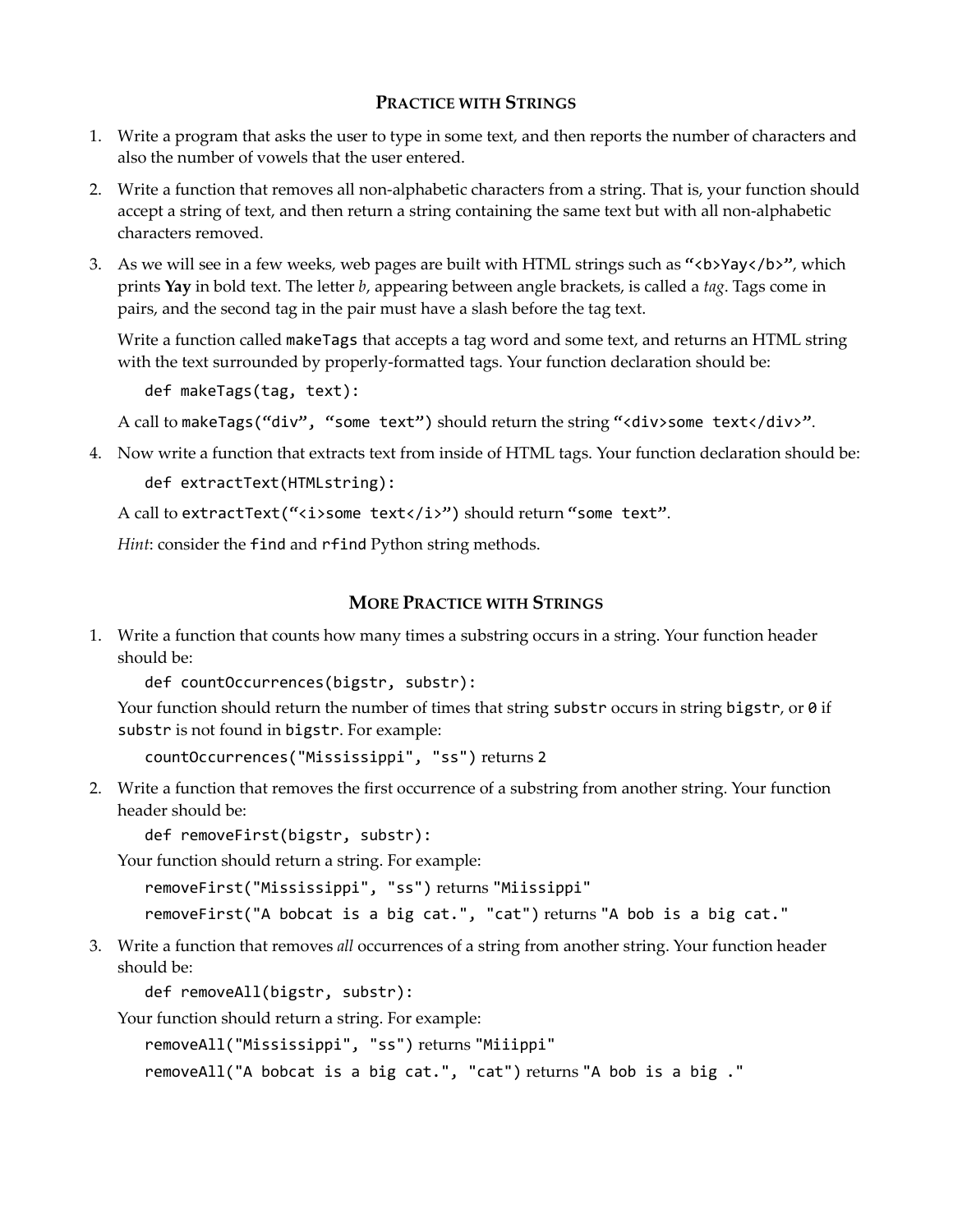### **PRACTICE WITH LISTS** CS 121

- 1. Write a function to find the minimum of a list of numbers
- 2. Write a function that checks to see whether or not a list is sorted in increasing order. Your function header should be:

```
def isSorted(list):
```
The function should return True or False, depending on whether list is sorted or not.

- 3. Write a function that accepts three parameters: a turtle and two lists. The first list contains positive numbers and the second list contains color words. If the lists are not the same length, your function should print an error message. If the lists are the same length, then for each number in the first list, your function should cause the turtle to draw a square whose color is given by the corresponding item in the second list.
- 4. *Challenge*: Write a program that allows the user to play the "hangman" game. That is, the program should allow the user to guess the letters in some word. Use a list to keep track of which letters have been guessed.

## **MORE PRACTICE WITH LISTS**

1. In the following code, a list comprehension is to be used to create newlist, which will contain only the positive numbers from the list numbers, but as integers instead of floats. Replace the question marks and complete the list comprehension.

```
numbers = [12.5, -9.3, 29.1, 32.7, -5.4, 97.6]
newlist = [ ? ? ? ]print(newlist)
```
- 2. Write a function that accepts some text and converts every word to pig Latin. *Hint:* use the split and join methods, and your toPigLatin function from last week.
- 3. Say that a string is *complete* if it contains all of the characters from *a* to *z*. Write a function isComplete that determines whether or not a string is complete. For example:

```
isComplete("The quick brown fox jumps over the lazy dog.") returns True
isComplete("some text") returns False
```
4. An anagram is a word or a phrase made by transposing the letters of another word or phrase; for example, "parliament" is an anagram of "partial men," and "software" is an anagram of "swear oft." Write a program that figures out whether one string is an anagram of another string. The program should ignore white space and punctuation.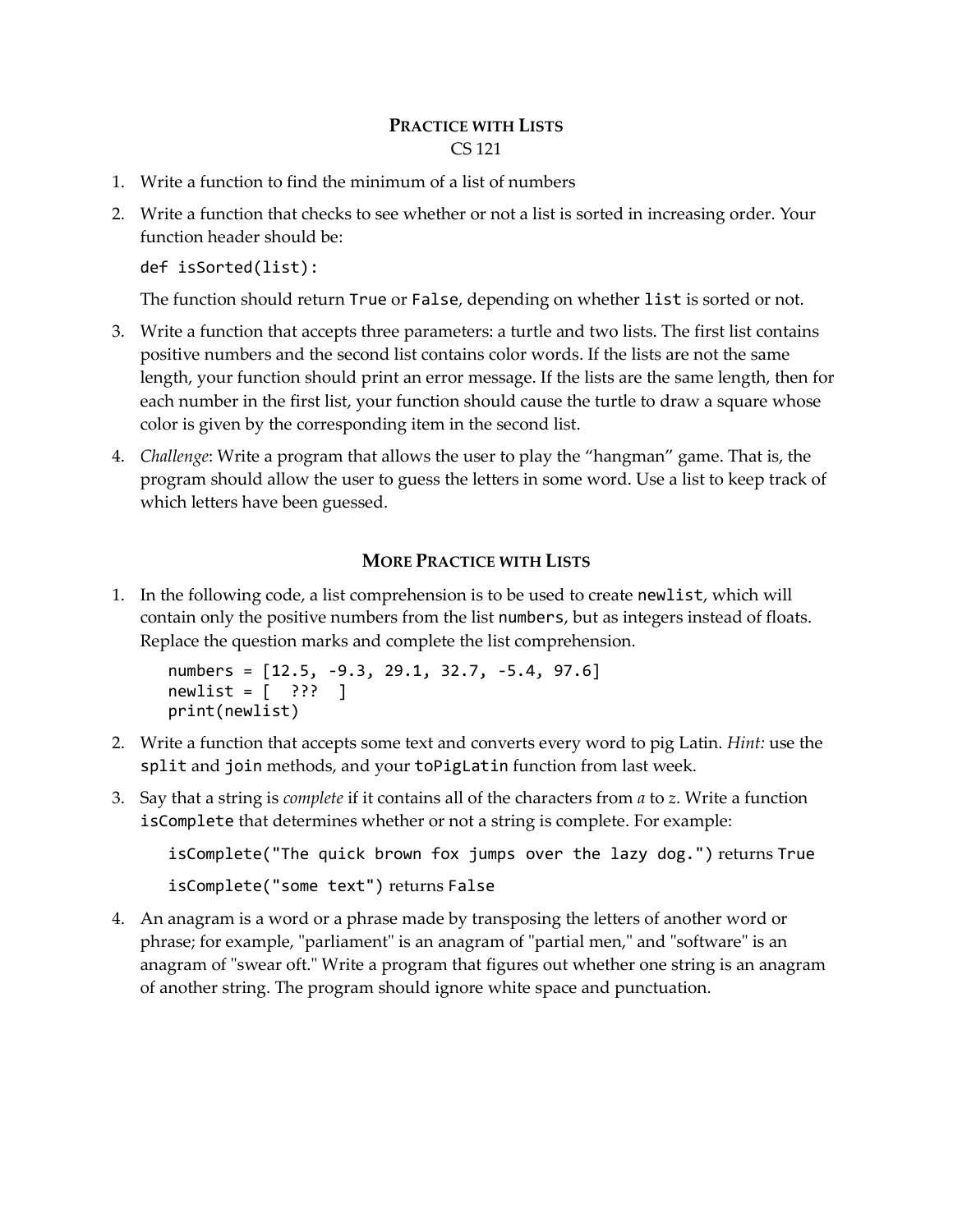### **PRACTICE WITH FILES**

1. The following file contains many lines containing numbers separated by tab characters:

https://www.mlwright.org/teaching/cs121s17/numbers.txt

Write a program that reads the file and prints the sum of numbers on each line.

- 2. Modify your program from #1 to save the sums to a new file.
- 3. Write a program that reads a text file, converts each word to upper case, and saves the result to a new file. The new file should be exactly like the old file, including the same line breaks, but with all words in uppercase. *Hint*: consider the Python string method upper().

Test your program with the following files:

https://www.mlwright.org/teaching/cs121s17/milton.txt

https://www.mlwright.org/teaching/cs121s17/pat\_sat.txt

4. Modify your program from #3 so that, in addition to writing a file, it prints (to the console) the number of lines that it read from the input file and the number of words that it converted to uppercase.

## **PRACTICE WITH DICTIONARIES**

1. Write a function countLetters() that counts the frequency of letters in a string (ignore non-alphabetic characters). Print the letters with counts in alphabetical order.

*Hint*: recall str.isalpha() and str.lower()

2. Write a function merge(d1, d2) that merges two dictionaries and returns the result. Any key that appears in d1 or d2 should appear in the returned dictionary. If a key appears in only one of d1 or d2, then its value in the returned dictionary should be the same as its value in d1 or d2. However, if a key appears in both d1 and d2, then its value in the returned dictionary should be the sum of its values in d1 and d2.

For example, if  $d1 = \{ 'a':5, 'b':2 \}$  and  $d2 = \{ 'a':3, 'c':4 \}$ , then the returned dictionary should be  $\{ 'a': 8, 'b': 2, 'c': 4 \}.$